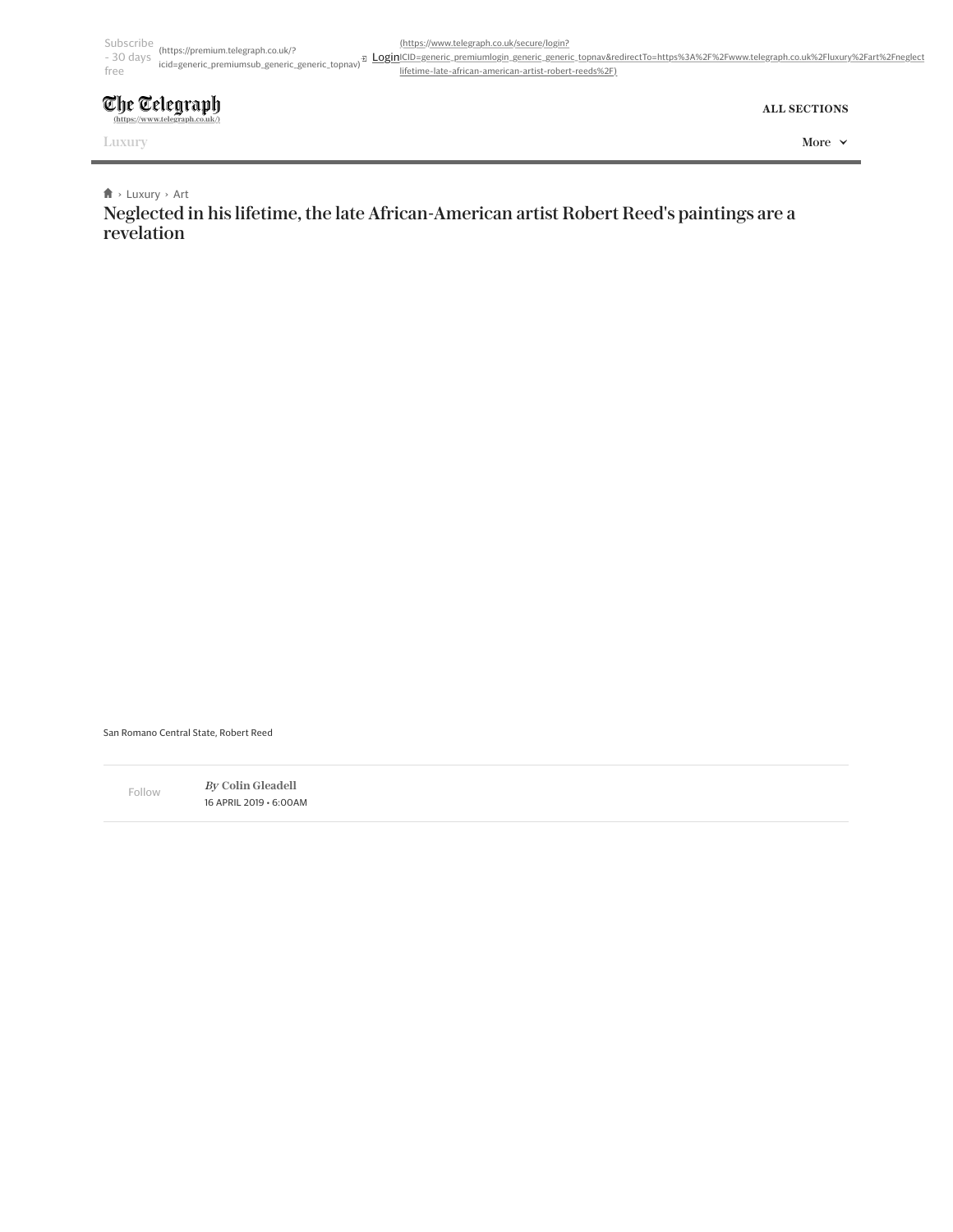At a time when interest in previously neglected African-American art is rising, London is the unexpected location for a revelatory show of work by Robert Reed, an abstract artist who spent his life teaching art with little or no recognition.

When he died in 2014, his family found a stockpile of barely seen boldly coloured paintings, drawings and prints in his New Haven studio, some of which are being shown for the first time.

Reed was born in 1938 and brought up in Charlottesville, Virginia, one of the most racially divided areas of the United States. Here he lived in extreme poverty, eating for periods of time solely from the fruit of a pear tree in his yard.

Education was still segregated, but he managed to work his way into the more integrated art education system at Yale School of Art.

Here, Josef Albers, the revered Bauhaus artist whose pupils included Robert Rauschenberg [\(https://www.telegraph.co.uk/art/what-to-see/robert-rauschenberg-spreads-1975-83-galerie-thaddaeus-ropac/\)](https://www.telegraph.co.uk/art/what-to-see/robert-rauschenberg-spreads-1975-83-galerie-thaddaeus-ropac/)[, Cy Twombly](https://www.telegraph.co.uk/news/obituaries/culture-obituaries/art-obituaries/8620297/Cy-Twombly.html) [\(https://www.telegraph.co.uk/news/obituaries/culture-obituaries/art-obituaries/8620297/Cy-Twombly.html\), Eva Hesse](https://www.telegraph.co.uk/culture/art/art-reviews/5948238/Eva-Hesse-her-dark-materials.html) [\(https://www.telegraph.co.uk/culture/art/art-reviews/5948238/Eva-Hesse-her-dark-materials.html\) and Richard Serra](https://www.telegraph.co.uk/culture/art/3576849/The-man-of-steel-re-shaping-centuries-of-sculpture.html) (https://www.telegraph.co.uk/culture/art/3576849/The-man-of-steel-re-shaping-centuries-of-sculpture.html), recognised Reed's talent and selected him to mix the colours of the silk screens for his hugely influential book, Interaction of Colour (1963).

Reed went on to teach at Yale, where, during his 45-year career at the elite Ivy League University, he was the only black American professor. He was, by all accounts, an inspiring but quite authoritarian teacher. He was also very private; he never discussed his own art.

With its interest in symmetry, balance and architecture, Reed's work could be loosely categorised under hard edge abstraction, but it was also scattered with Reed's own symbols and metaphors.



San Romano Hydraulic Lift, Robert Reed

Until the mid-Seventies, Reed exhibited on the university gallery circuit and occasionally at the Washburn Gallery in New York. His most important exhibition was in 1972 at the Whitney Museum of American Art, which acquired one of his paintings. After that, though, he seems to slip from view.

He was not very good with dealers, says his widow, Susan Whetstone, but it was also hard at the time for artists of colour to break through. By adhering to abstraction he antagonised other African-Americans, too, because it seemed he was aping the language of white Americans.

After he died, a memorial curated by Robert Storr, a former curator at the Museum of Modern Art in New York, was staged at Yale.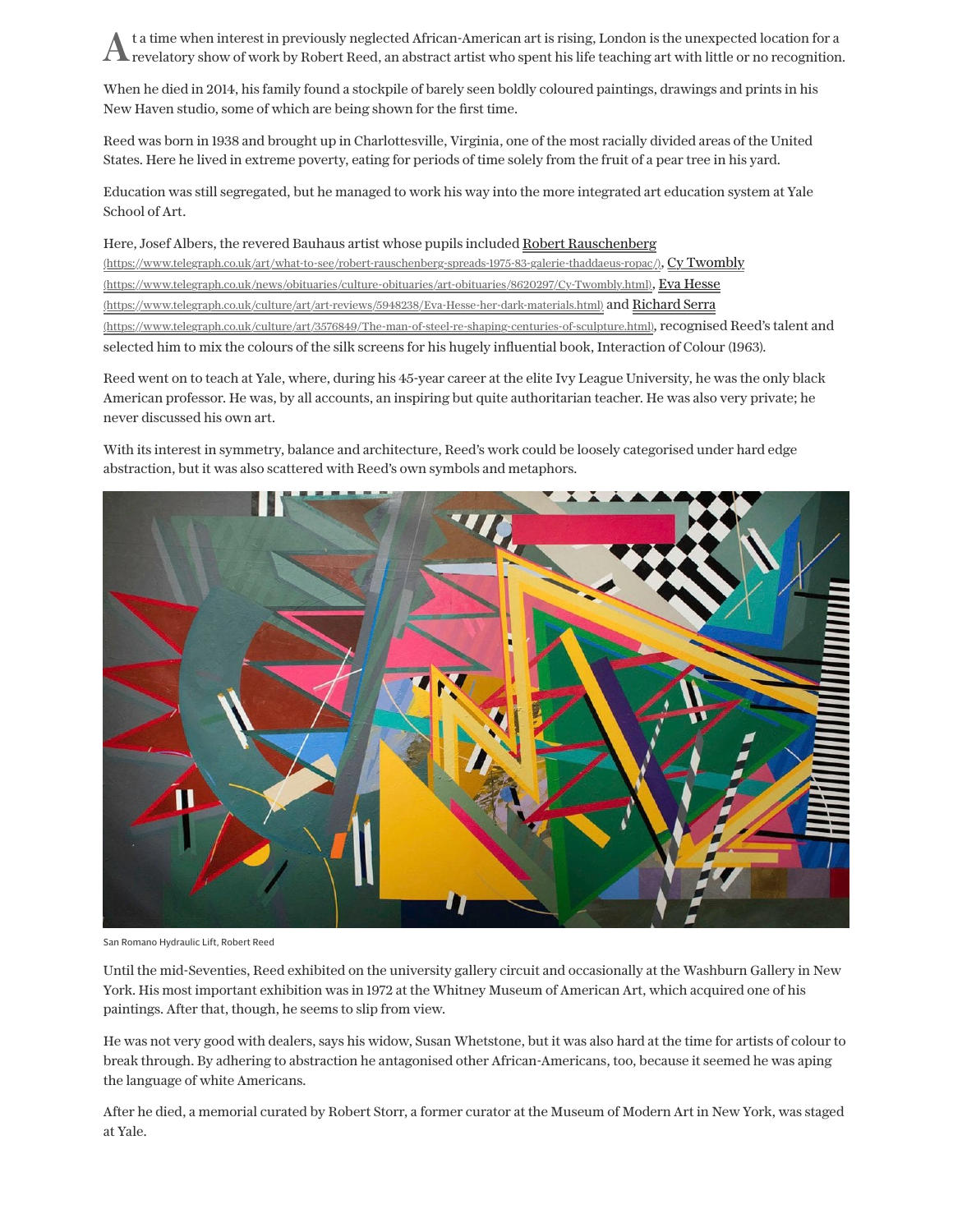Last night, Storr told The Telegraph: "Robert Reed was the pivotal formative influence for generations of students at Yale who went on to have memorable careers. Little seen by anyone until after his death, the paintings and drawings he quietly produced during that period prove that he made memorably expressive, structurally complex and important work himself. It is high time that Reed's evergreen formalist abstractions became better known."

But there was no rush to buy his work. He was simply not well known enough - he could be one of the most overlooked artists of his generation.

Even so, his students rated him highly. Among them were two young artists who now have strong followings – Rachel Rose, the American video artist, and Tala Madani, the Iranian painter, both of whom show with Pilar Corrias gallery in London.



The Battle of San Romano, Paolo Uccello (c. 1438-40) CREDIT: THE NATIONAL GALLERY, LONDON

Corrias now represents Reed's estate and faces the challenge of building his reputation posthumously. For his inaugural show in London, she is exhibiting a series of large paintings and drawings that Reed made following a visit to London's National Gallery in 1979.

Reed had been particularly inspired by Paolo Uccello, the 15th-century Florentine artist, (1397-1475), a mathematician who is widely credited with developing the use of perspective in painting.

Uccello's most famous series are the three paintings of the Battle of San Romano (one of which is in the NG), which present a complex geometry. When he returned home, Reed embarked on his own series, examples from which are on display in the Pilar Corrias gallery.

In his double canvas San Romano Monticello Brick (1979), in reference to the statesman Thomas Jefferson's neoclassical villa, Monticello, near Charlottesville, Reed turns the geometric structure of Uccello's combat into a "battle of shape and colour, creating a Euclidean whirlwind", wrote Joost Joustra, the NG curator.

Other African-American abstract artists of Reed's generation whose reputations have recently been revived, such as Jack Whitten and Sam Gilliam, have surpassed the million-dollar marker at auction.

But as there has been little trade in Reed's art before, prices will start at \$20,000 (£15,300), and museums and institutions will rightly get first dibs.